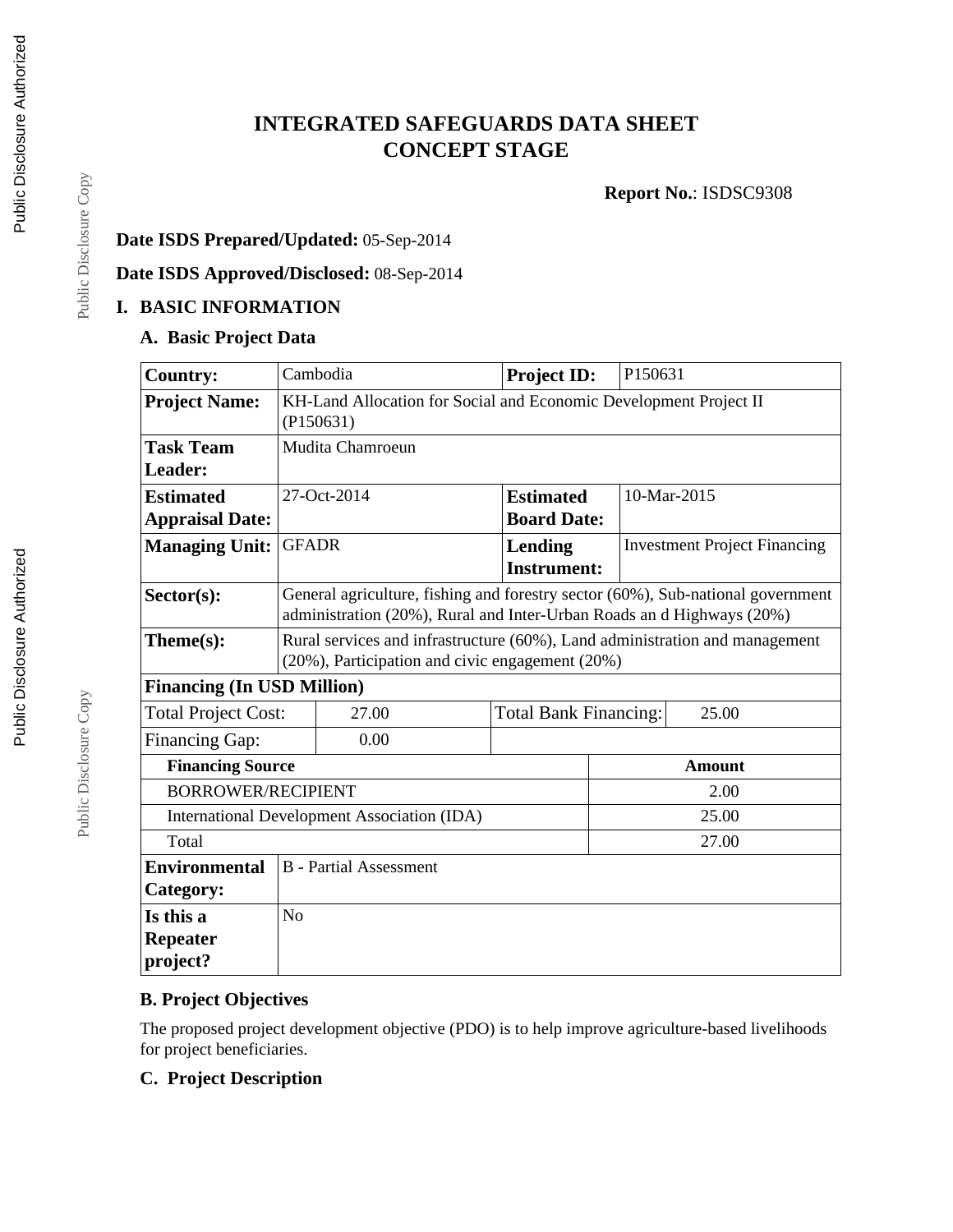The project is proposed to cover a total of 15 SLC sites in provinces of Kratie, Kampong Cham, Kampong Chhnang, Kampong Thom, Kampong Speu and Battambang. These include the existing eight (8) LASED and six (6) JSDF-funded sites, as well as one (1) new/additional SLC site in Kampong Thom Province. The total area is proposed to cover approximately 17,000 hectares with 5,400 households. The project activities and interventions are expected to focus on the: (a) scaling up of agricultural support activities and provision of remaining infrastructure in the existing SLC sites; and (b) development of the new SLC which includes planning and provision of social and rural infrastructure and service delivery. Its main purpose is to provide infrastructure where it is still missing, link up to and harmonize the agricultural service delivery approaches under the project with national research and extension systems and scale up livelihood support activities to project beneficiaries. The service delivery approaches that will be adopted under the project will build on the lessons learned and experiences of pilot approaches implemented under the original/pilot projects that have shown the most development potential. These, combined with increasing government capacity in decentralized planning and implementation and secure land tenure for eligible households, will ensure sustained benefits from the scaled-up activities under the project.

The project will have two components and will be implemented over a five-year period. Component 1, Infrastructure and Livelihood Systems will include three sub-components: (i) Social Land Concession Investment Planning and Prioritization; (ii) Infrastructure Development; and (iii) Agriculture and Livelihood Development. Component 2 will deal with related Project Management activities.

1. Component 1: Infrastructure and Livelihood Systems (USD 22.5 million)

a. Sub-component 1.1: Social Land Concession Investment Planning and Prioritization (USD2.5 million) - The sub-component would finance preparation of the additional SLC plan for the new site (land surveying, land use planning, processing of requests for land allocation, sensitization, participatory review processes by communal authorities, land allocation and land demarcation), and related land titling process, which will include verification of eligible land recipients. The subcomponent will also fund identification, prioritization and planning of appropriate investments in infrastructure development and service delivery, as well as related environmental and social safeguard assessments. This will include field and laboratory work for detailed site-specific Agro-Ecological Analysis (AEA) and water management and small-scale irrigation options so as to be able to provide with the best solutions to enhance their agricultural productivity.

The long-term sustainability of the land distribution and land management investments will be enhanced by supporting and linking project investments with the respective Commune Development Plans/Commune Investment Plans (CDPs/CIPs), which include budgeting, prioritization and identification of the post-project or complementary funding possibilities. To improve projectspecific planning, the project will support the improvement of the project and SLC-related management information system. Evidence-based planning will ensure that government resources are effectively and efficiently deployed for the maximum benefit of land recipients and their communities.

b. Sub-component 1.2: Infrastructure Development (USD12.0 million) - The sub-component will cover additional infrastructure investments in existing SLCs (especially in 6 sites implemented through JSDF) and investments in the new SLC site. The specific investments would include: (a) initial land preparation of the SLC sites; (b) provision of settling-in assistance to land recipients; (c)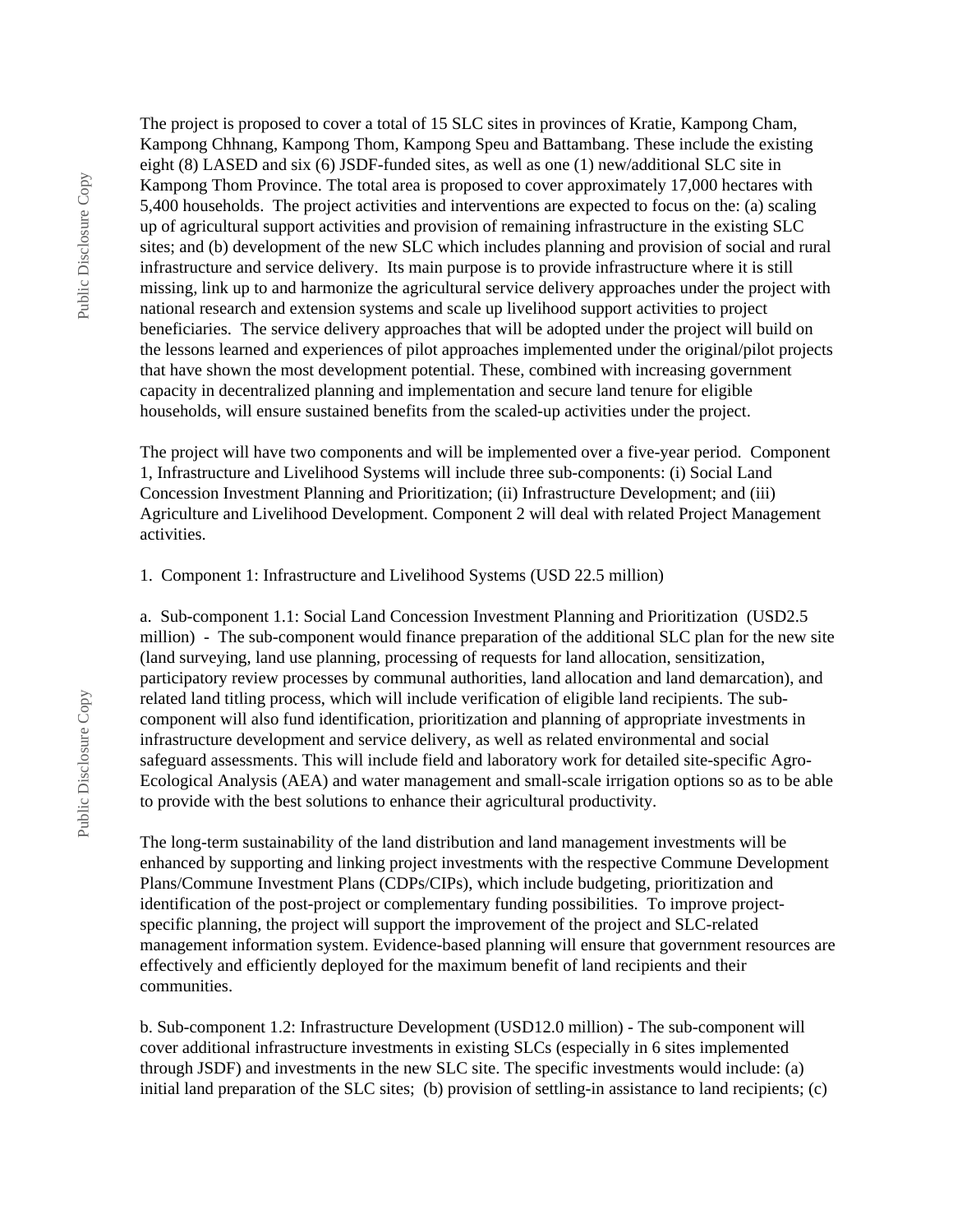development of productive community infrastructure (construction of rural roads, small-scale irrigation systems and rural water supply); and (d) construction of social community infrastructure, such as school buildings, teacher houses, health posts and community centers. The sub-component would support initial development of plots that are allocated to agricultural activities. This is an improvement from the original LASED approach where land development was left to recipients. The LASED Mid-Term Review pointed out that such capital-intensive land development works were often beyond the means of the land recipients thus resulting, in some cases, in delays in the utilization of the allocated land. In order to speed up the development of agriculture livelihood activities, the project would provide contract services for the initial land development/preparation services.

The provision of infrastructure assets under the project will continue to build on the established government decentralization process, which is based on the enhanced participatory planning and involvement of communities in the identification, prioritization and procurement of small-scale infrastructure and other investments through community participation processes. Community-level operation and maintenance (O&M) groups, assisted by Community Development Facilitators (CDFs) in each site, will support the process towards sustainability. Where feasible and economically warranted, the project will also support infrastructure provision where benefits might not exclusively occur to land recipients only. Benefit sharing would be improved in places where connecting roads could unlock communication and trade within communes. Support to small-scale irrigation development that could provide benefits beyond the land recipients will likewise be considered. Close coordination and cooperation will be pursued with KfW which will provide parallel funding to other infrastructures that would complement the project investments. The project team will also work closely with the implementing unit in the Ministry of Rural Development to ensure coherence with processes in planning and implementation. The Ministry of Rural Development will be the project executing agency for KfW's related supports. It will receive the financial cooperation and the government counterpart funds for the project measures, and government national safeguard policies/ laws and KfW regulations will be strictly applied.

c. Sub-component 1.3: Agriculture and Livelihood Development (USD8.0 million) - This subcomponent will fund the support for the consolidation and further improvement of agricultural production systems, livelihoods and food security of land recipients, including facilitation and provision of support services and technical assistance. Support will be provided for: (a) establishment and strengthening of agriculture cooperatives, savings and credit groups, production and marketing groups and other community interest groups; (b) establishment of demonstration plots and model farms; (c) provision of service and extension support following a pluralistic service provider approach; (d) provision of in-kind and cash support to strengthen successful local initiatives; and (e) linking SLC planning and implementation with the respective CDPs/CIPs. The sub-component will scale-up and deepen the delivery of agricultural advisory services for improved livelihood activities and food security of land recipients through community interest groups. Specific support will also be provided to female-headed households (34% of beneficiary households in the original LASED Project) through labor-saving production technologies, intensive home gardening and other techniques that address limited time and availability of labor. Core to this sub-component is the more intensive delivery of agriculture technology transfer and advisory services which builds and utilizes more pluralistic service delivery model s and approaches through partnerships between government agencies and third party service providers (NGOs, private sector, machinery service providers, etc.). Between the original LASED and LASED II, the main difference the project makes is the LASED II is strong focus on agriculture production and productivity. The original LASED has directly ensured that allocated land can be cultivated. Now the project support land preparation,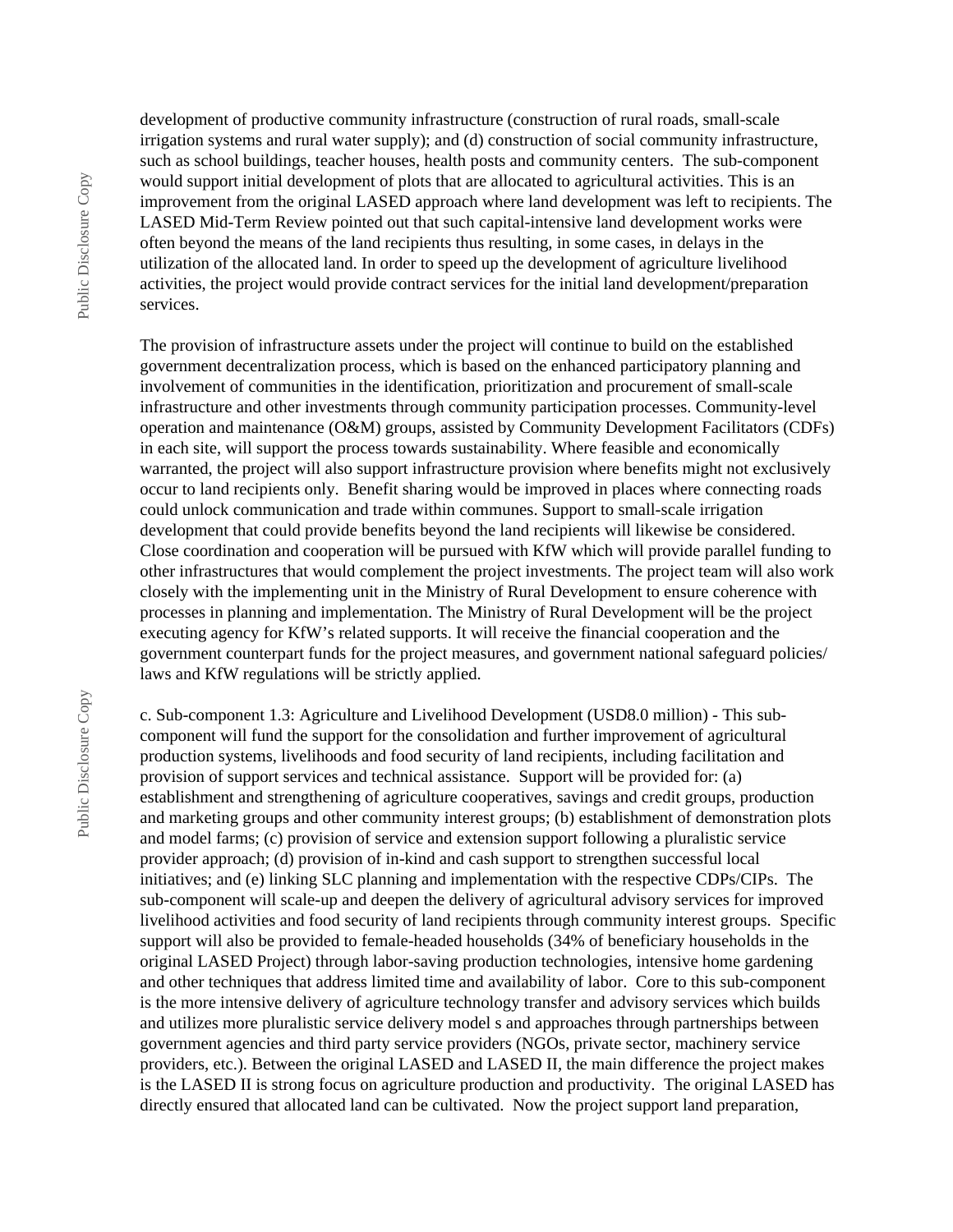plow and put a cover crop. This will speed up the process by which families can harvest/live from their own land. Agriculture support services were previously part of the (weak) general line department support to beneficiaries. Now project has dedicated sub-component with a defined and tested approach. The services and infrastructure support will base on a solid and participatory assessment of local conditions. Earlier planning documents (LIP) have not always been the best possible. Community Development Facilitators (CDF) will help strengthening social cohesion and assist in establishing interest groups that will address primarily livelihood issues.

Communities and farmers' groups will continue to be the main entry points for the implementation of the following activities under this sub-component: (a) introduction of modern agricultural production systems and technologies in crop and animal husbandry through on-farm demonstration and advisory activities; (b) farm management training; (c) better access to and use of means of production (inputs, mechanization services), including provision of hand tractors to farmers' groups, with farmers being assisted with small machinery services, that will facilitate land cultivation and transport activities; (d) establishment of market linkages with private sector traders and processors; and (e) support to savings and credit groups. The main delivery mechanism for the agriculture extension services will be Farmer Field Schools (FFS). This methodology follows government policies and the included pluralistic service provider approach.

The issues of access to finance will the addressed through establishment and strengthening of savings and credit groups. Support will be provided to encourage the establishment of savings and loan associations at the community level in order to foster the initial development of rural credit and help improve local farmers' access to financial capital. This will build on Cambodia's experience in rural credit and micro-finance, including as well the experience of the Project for Agriculture Development and Economic Empowerment (PADEE) funded under the International Fund for Agriculture and Development (IFAD). Community funds will be established to scale-up existing demand-driven initiatives, including above-mentioned savings and credit groups but also food banks, animal banks, or other activities identified by the community that foster socio-economic development and benefit sharing. Interest groups will benefit from the establishment of the funds that will provide supplemental resources to leverage the groups' own savings and initiatives.

2. Component 2: Project Management (USD2.5 million)

This component will include project administration and coordination activities. It will ensure in particular the timely and transparent flow of funds, procurement, auditing and reporting. It will also support project implementing entities at all levels (including communes) to further strengthen their fiduciary, administrative and reporting capacities. Support would include technical assistance, training, incremental operating costs, and vehicles and equipment, among others. Specific attention and support will be provided to expand and strengthen the project's M&E system. With the MAFF's General Directorate of Agriculture (GDA) as a new implementing partner, and a focus of the project on the necessary support systems for sustainable development, the project M&E will need to reflect these changes and be able to collect, analyze and feedback timely information to project stakeholders at all levels.

#### **D. Project location and salient physical characteristics relevant to the safeguard analysis (if known)**

LASED II will be implemented in the existing LASED and JSDF-funded sites and in one new site in Dong Commune, Kampong Thom Province. Social and environmental safeguard screening reports were prepared by the implementing agency and were endorsed by the Bank environmental and social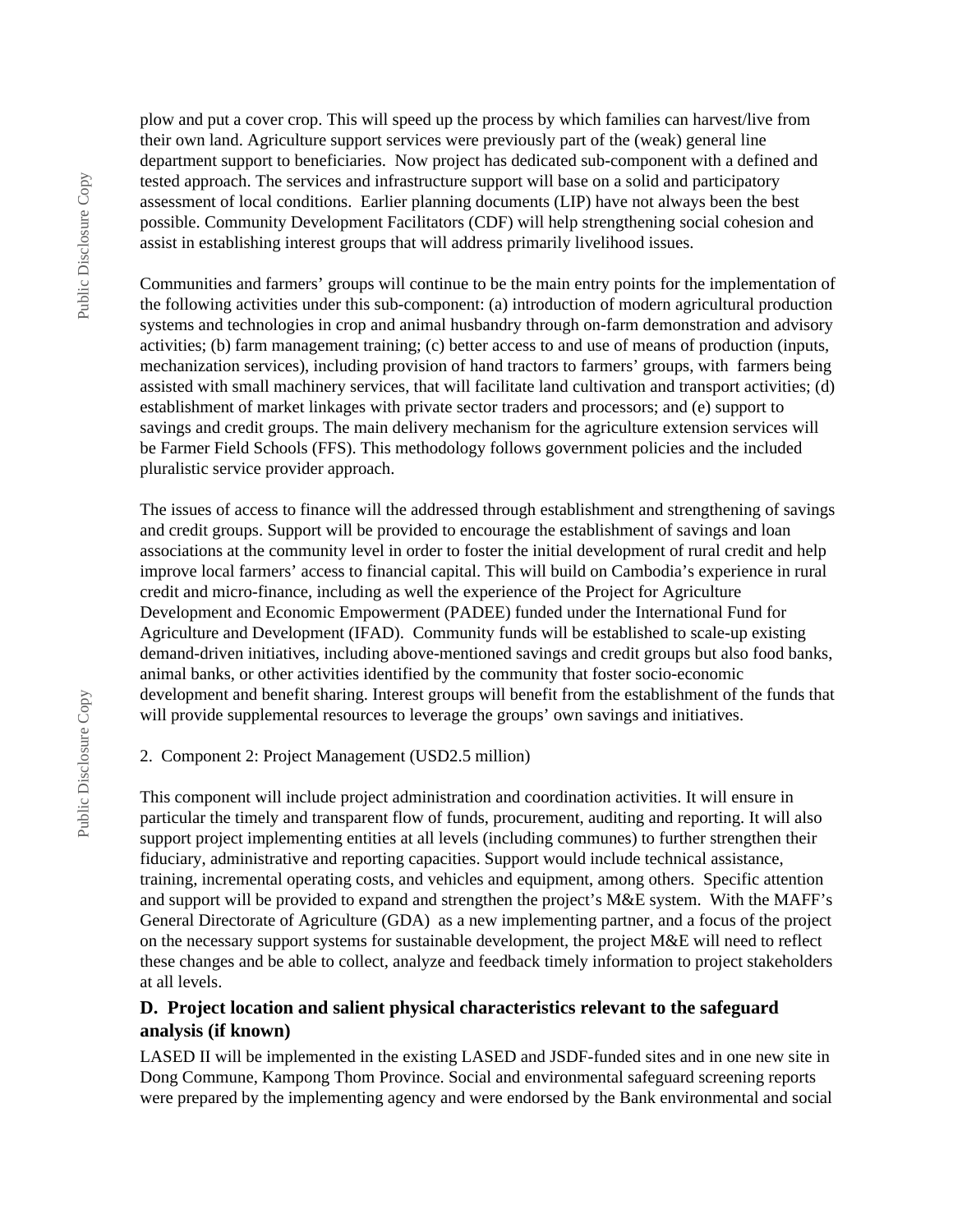safeguards specialists during the LASED Additional Financing preparation in October 2013. The new proposed SLC site in Dong Commune has been verified as not a protected forest or environmental hotspot. There are no Indigenous Peoples in existing LASED sites, while a screening for the presence of Indigenous Peoples in the new SLC will be undertaken during project preparation.

#### **E. Borrowers Institutional Capacity for Safeguard Policies**

The borrower has gained rich experiences in safeguards implementation and satisfactorily ensured environmental and social safeguard compliance under the original project. The following lessons learned from LASED have been/will be taken into account under LASED II:

Land use plan preparation and implementation—the participatory land use maps and site development plans of all SLCs have to carefully delineate different land uses. The land use plan must integrate the remaining patches of forests, water bodies, and planned green buffers which are all declared for community conservation and protection. The land use plan will also take into account early environmental and agricultural carrying capacity.

- Infrastructure investments—the provincial LASED team worked closely with the commune council to monitor the contractors and ensure environmental safeguard and safety measures at the construction sites. However, recording of the contractor monitoring results requires more improvement since written record, especially of the environmental safeguard, was limited. Therefore LASED II will include procedure for monitoring and recording the EMP which include environmental and safety measures for infrastructure investments at the commune level. In addition, basic infrastructure such as water supply and sanitation will also be provided early on as part of SLC site development before the re-settlers moved into the new SLC.

The borrower will continue to perform this role and also provide capacity building and mentoring on the implementation of safeguards tools to the implementing agencies, especially those who are based at the sub-national level.

#### **F. Environmental and Social Safeguards Specialists on the Team**

Bunlong Leng (GENDR) Jun Zeng (GURDR)

# **II. SAFEGUARD POLICIES THAT MIGHT APPLY**

| <b>Safeguard Policies</b>                      | Triggered? | <b>Explanation (Optional)</b>                                                                                                                                                                                                                                                                                                                                                                                                                                                                                                                                                                |
|------------------------------------------------|------------|----------------------------------------------------------------------------------------------------------------------------------------------------------------------------------------------------------------------------------------------------------------------------------------------------------------------------------------------------------------------------------------------------------------------------------------------------------------------------------------------------------------------------------------------------------------------------------------------|
| Environmental Assessment OP/<br><b>BP</b> 4.01 | Yes        | The project activities such as civil works for<br>small scale community infrastructure and<br>agricultural and livelihood activities may have<br>environmental and social impacts during<br>implementation. Typical impacts for small scale<br>civil works include land clearance, erosion and<br>sedimentation of water bodies, dust and waste<br>generation, etc. Given the small scale nature of<br>these activities, impacts as experienced under<br>LASED are temporary and manageable using<br>simple Environmental Management Plan<br>(EMP). In addition, agricultural and livelihood |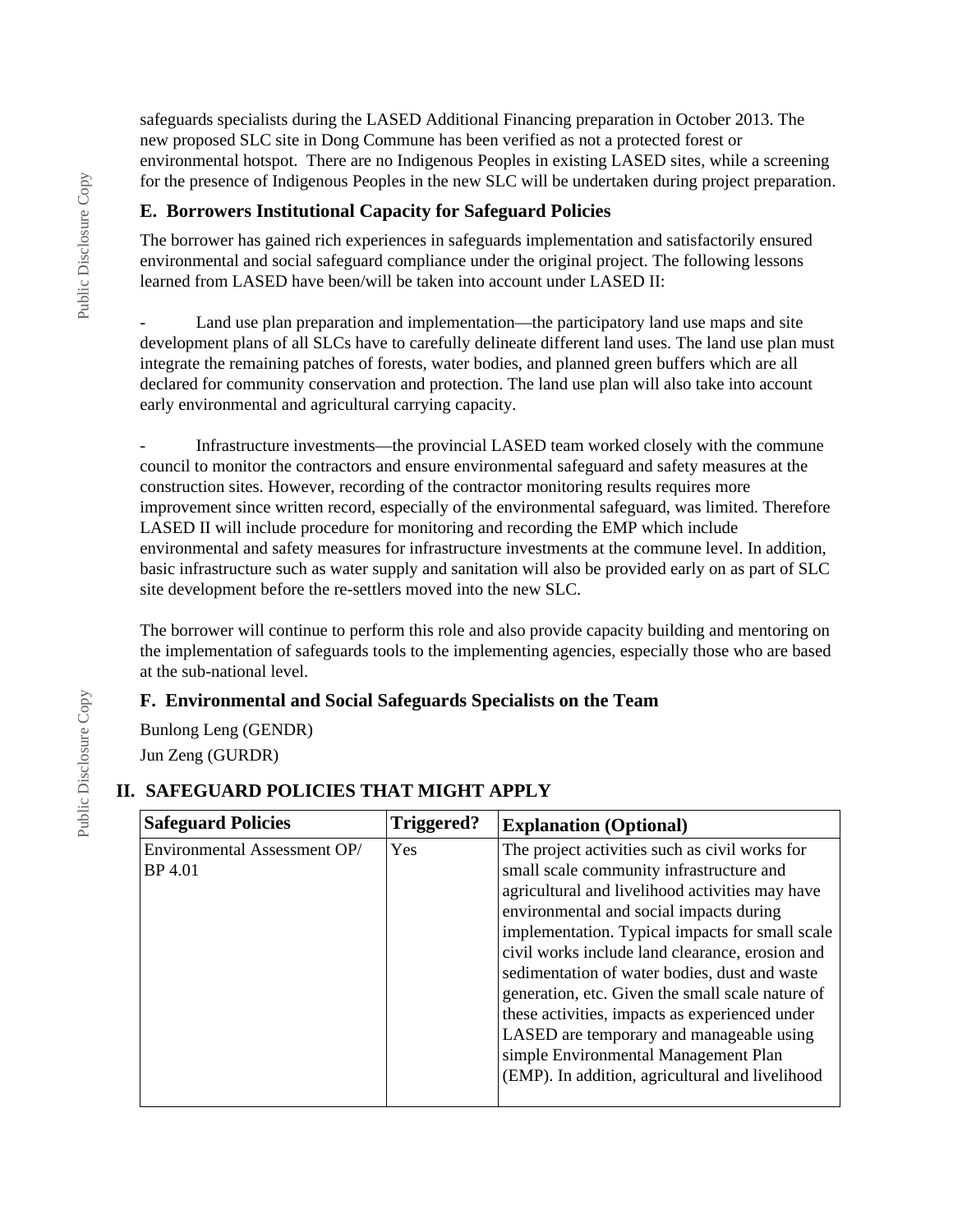|                             |     | activities though also small scale and done<br>manually may have some impacts on land and<br>soil, but then again the project based on LASED<br>will be promoting soil and water conservation,                                                                                                                                                                                                                                                                                                                                                                                                                                                                                                   |
|-----------------------------|-----|--------------------------------------------------------------------------------------------------------------------------------------------------------------------------------------------------------------------------------------------------------------------------------------------------------------------------------------------------------------------------------------------------------------------------------------------------------------------------------------------------------------------------------------------------------------------------------------------------------------------------------------------------------------------------------------------------|
|                             |     | hence impacts are also expected to be minor and<br>manageable. There may be some remnant<br>forests/remaining patches of forests within the                                                                                                                                                                                                                                                                                                                                                                                                                                                                                                                                                      |
|                             |     | new SLC that maybe affected during the land<br>development, however the experience of<br>LASED will be taken into account, i.e., to<br>carefully include different land uses in the<br>planning and mapping processes and delineate<br>those forest patches as communal forests for<br>community protection and conservation. This                                                                                                                                                                                                                                                                                                                                                               |
|                             |     | has proven to be successful under LASED and<br>will continue to be adopted under LASED II.                                                                                                                                                                                                                                                                                                                                                                                                                                                                                                                                                                                                       |
|                             |     | All the existing LASED and JSDF-funded sites<br>are cleared from UXO. The new proposed site<br>(in Dong Commune, Kampong Thom Province)<br>was screened and confirmed to have no UXO<br>during the LASED Additional Financing<br>preparation in late 2013.                                                                                                                                                                                                                                                                                                                                                                                                                                       |
| Natural Habitats OP/BP 4.04 | Yes | The infrastructure investments (under sub-<br>component 1.1) and the land use plan<br>implementation (under sub-component 1.2) may<br>impact on the natural habitat such as wetlands,<br>natural ponds or remnant forests/remaining<br>forest patches. However the impact of small<br>scale civil works on natural habitats will be<br>avoided through a screening process and if<br>cannot be avoided the EMP will be developed<br>and implemented to manage those impacts. In<br>addition, the land use planning process will also<br>identify different land uses within the SLC and<br>delineate natural habitats for community<br>protection and preservation, as practiced under<br>LASED. |
| Forests OP/BP 4.36          | Yes | The infrastructure investments and the<br>development of new SLC site may impact on<br>remnant forests. However, the practice under<br>LASED of including and delineating different<br>land uses, including the community forest, in<br>land use planning will be continued. Remnant<br>forests will be delineated and reserved for<br>community protection and conservation.                                                                                                                                                                                                                                                                                                                    |

Public Disclosure Copy Public Disclosure Copy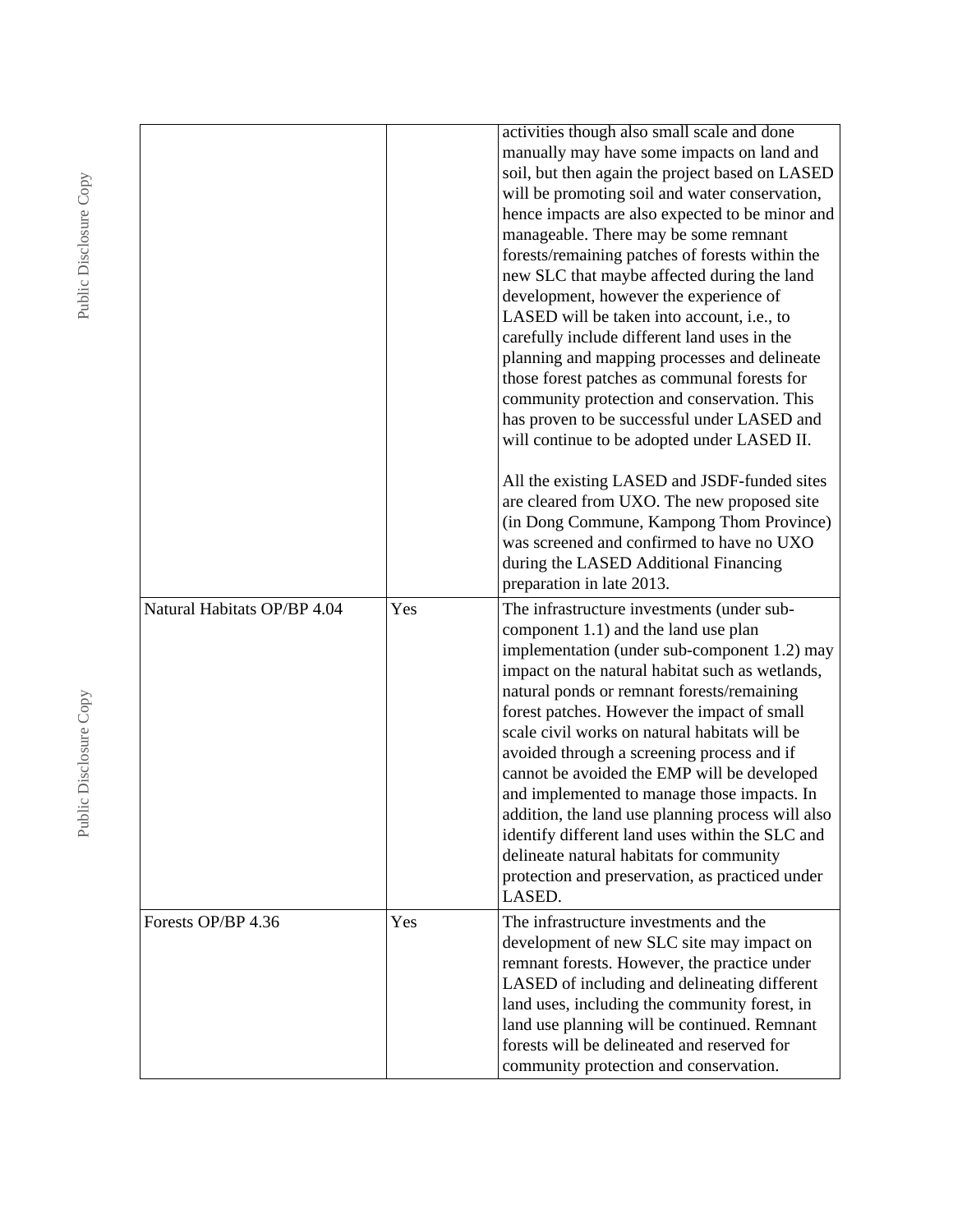| Pest Management OP 4.09                           | N <sub>o</sub> | While LASED II will have a strong focus on<br>agricultural production, it is not expected to lead<br>to increase usage of pesticide as experienced<br>under LASED. Communities in LASED sites<br>rely solely on crop rotation, inter-cropping and<br>multiple cropping to manage pests and diseases<br>rather than on pesticides because of the<br>prohibitive costs of pesticides and impacts on<br>health. The adoption of sound agricultural<br>practices will continue to be promoted and<br>supported under LASED II. |
|---------------------------------------------------|----------------|----------------------------------------------------------------------------------------------------------------------------------------------------------------------------------------------------------------------------------------------------------------------------------------------------------------------------------------------------------------------------------------------------------------------------------------------------------------------------------------------------------------------------|
| Physical Cultural Resources OP/<br><b>BP</b> 4.11 | Yes            | The infrastructure investments may impact on<br>unknown, buried physical cultural resources.<br>Chance Find Procedures are part of the EMP to<br>address chance find during project<br>implementation. Thus far, no PCR issue has<br>been encountered under the LASED project.                                                                                                                                                                                                                                             |
| Indigenous Peoples OP/BP 4.10                     | <b>TBD</b>     | Social screening indicated that no indigenous<br>people's community is present in or has<br>collective attachment to the existing SLC sites.<br>However, it is not clear whether there will be<br>indigenous people's community in the new<br>project site in Dong Commune. The IP<br>screening will be undertaken during project<br>preparation.                                                                                                                                                                          |
| Involuntary Resettlement OP/BP<br>4.12            | Yes            | The new infrastructure investments might need<br>some land taking. However, exact locations of<br>new infrastructure could not be determined<br>during project preparation. In this regard, a<br>Resettlement Policy Framework will be<br>prepared by the client to address these potential<br>impacts. The RPF will be prepared based on the<br>RPF prepared for the previous LASED project.                                                                                                                              |
| Safety of Dams OP/BP 4.37                         | No             | LASED II does not have any activity involving<br>any dam.                                                                                                                                                                                                                                                                                                                                                                                                                                                                  |
| Projects on International<br>Waterways OP/BP 7.50 | N <sub>o</sub> | LASED II does not involve any activity that<br>will affect international waterway.                                                                                                                                                                                                                                                                                                                                                                                                                                         |
| Projects in Disputed Areas OP/BP<br>7.60          | No             | LASED II does not involve any activity in any<br>know disputed area.                                                                                                                                                                                                                                                                                                                                                                                                                                                       |

#### **III. SAFEGUARD PREPARATION PLAN**

- **A. Tentative target date for preparing the PAD Stage ISDS:** 12-Sep-2014
- **B. Time frame for launching and completing the safeguard-related studies that may be needed. The specific studies and their timing1 should be specified in the PAD-stage ISDS:**

<sup>1</sup> Reminder: The Bank's Disclosure Policy requires that safeguard-related documents be disclosed before appraisal (i) at the InfoShop and (ii) in country, at publicly accessible locations and in a form and language that a